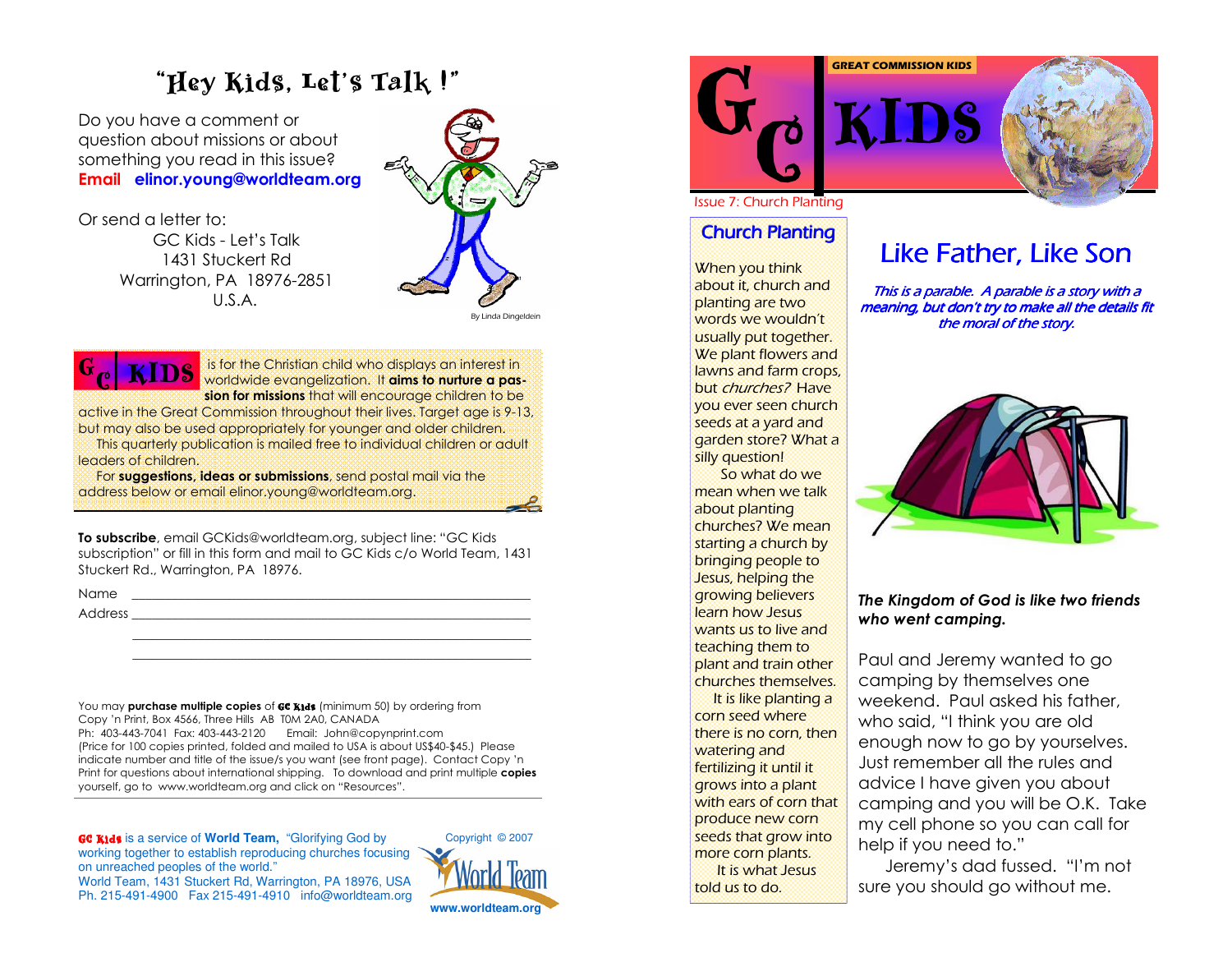What if something happens? " Paul's father persuaded him the boys would be alright, and would learn some valuable it in case I hurt myself." life lessons during the weekend.

Friday afternoon Jeremy's dad dropped them off at their campsite. He was still fussing when he I'll show you how to light a drove away.

"Great! No parents. Let's have fun," shouted Jeremy.

"Fine, but we still have to behave responsibly," said Paul. "Let's put up the answer before he asked. tent first."

"Never mind that." replied Jeremy. "Let's go swimmina."

Paul insisted they put up the tent while it was still light enough to see what they were doing. Jeremy did not know how to put up the tent, so he was not much help.

"Hasn't your dad showed you how?" asked Paul, amazed.

"My dad always does that," he said. "He says it has to be done properly so he does not think I can be of much help."

Paul suggested they light a fire to start cooking supper.

"I don't know how to light a fire," complained Jeremy. "My dad does that. He says he should do

Paul was beginning to form some opinions about Jeremy's dad.

"Let's go collect some tinder and small sticks, and fire." sighed Paul.

When the fire was going, Paul asked Jeremy, "Can you cook some wieners and beans for supper?" He knew the



"Not really. My mom always does that. "She likes to control the cooking so the food is not spoiled."

Jeremy did not know how to mark the path when they went for a walk, so that they could find their way back to their camp. He did not know what wild berries and nuts they could or could not eat. When they caught a fish he did



Jesus said. That is, helping new Christians to make a firm confession and Therefore go and make disciples of all nations. the name of the Father and of the

Son and of the Holy Spirit, and teaching them to obey everything I have commanded you. And surely I will be with you always, to the very end of the *age.*" (Matthew 28:19-20)

### What an important job Jesus gave us to do! It is

summed up in what we call church planting. These two verses tell us how to do it. The first part tells us what the end result of our missionary work should be.

Jesus wants people of all nations to be his disciples - his followers. How do we make sure that happens? Two other parts of Matthew 28:19-20 give us the answer.

 $1.$  "B them."

## The Great Commission

stand for Jesus. *baptizing them in*  $2.$   $T$ <sub>\_\_\_\_\_\_\_\_\_\_\_\_\_\_\_\_\_\_\_\_\_\_\_\_\_ them</sub> I have a state of the state of the state of the state of the state of the state of the state of the state of the state of the state of the state of the state of the state of the state of the state of the state of the state you."

The people we bring to Jesus and help to stand strong for him also must be taught well from all of God's Word. Then they can know what Jesus commanded us to obey.



## Think About It

We do missionary work to bring people to Jesus and help them to become strong believers who know God's Word and are planting other churches themselves. Do you think this job is quick and easy? What promise did Jesus give us that helps us to be patient and keep working?  $^{\frac{1}{n}}$  w b  $\frac{1}{n}$  w  $\frac{1}{n}$  $y$  and  $y$ 

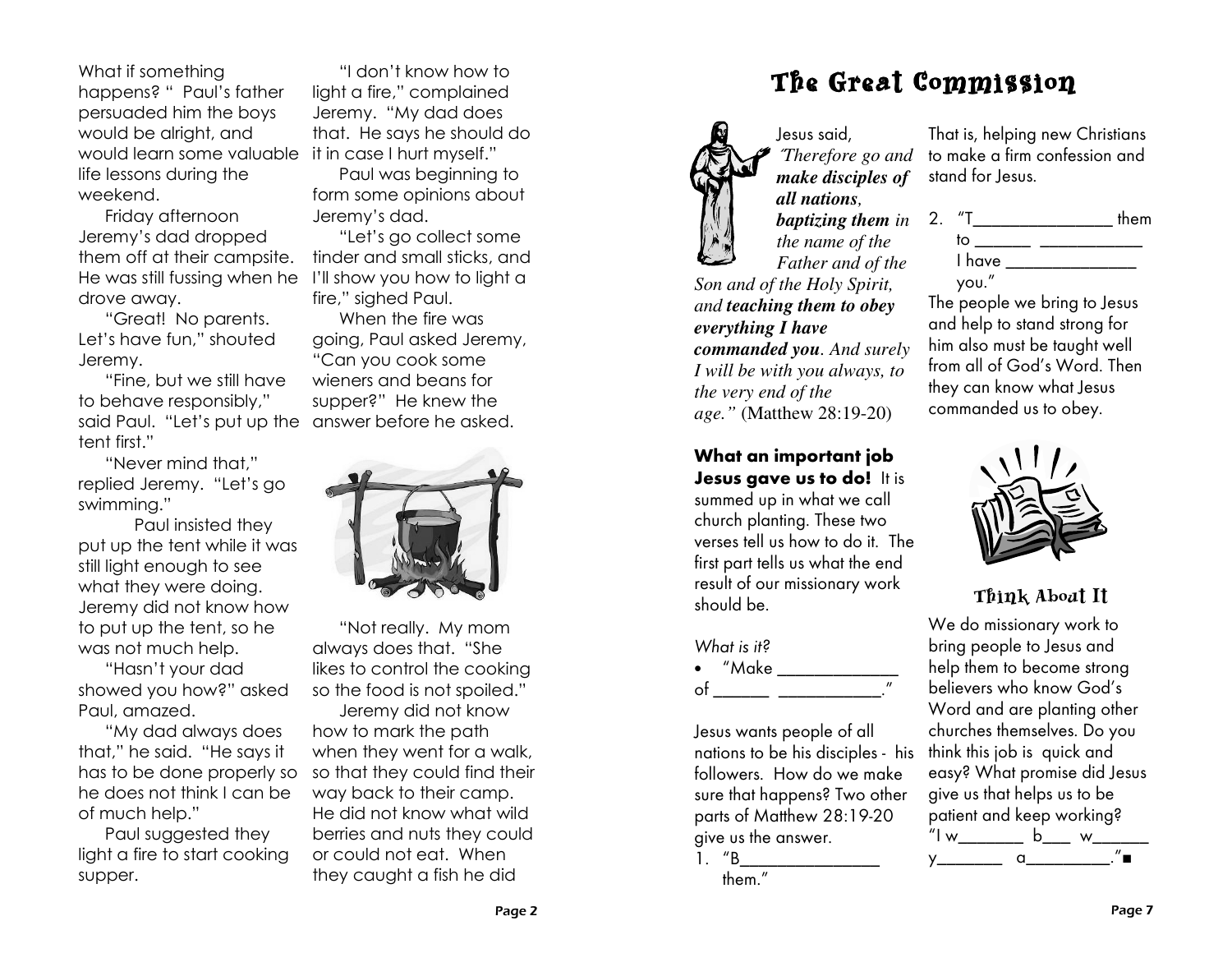

# Wanna Play?

There is a new game on the Internet called

# "The Missionery Geme"

The hosting website says, "The game takes place in an country where the gospel is not well known. The "player" travels from village to village, sharing the good news, handing out Bibles, building churches and providing food, water, medicine and clothing. ... If the player also provides for the congregation's needs, the church will stand. If not, the church will disappear after a short while. ..." Yes, you can plant a church! Or at least "virtually."

First ask your parents to check the game out at www.lausanneworldpulse.com/lausannereports/483 If they approve, go to www.themissionarygame.com and

## Hove fun!!

not know how to clean and cook it.

By the end of the weekend, Paul was wondering if Jeremy could do anything or make any decisions for himself without his parents' help. Although he was a teenager, it was like he was still holding his parents' hands!

As they sat waiting for Paul's dad to pick them up Sunday evening, Paul asked Jeremy what he was answered. "I don't know. planning to do when he finished high school.

"I want to become a missionary," said Jeremy. "What will you do as a missionary?" asked Paul. course," replied Jeremy. "How will you train the



new Christians?" Paul persisted.

"You do ask a lot of questions," Jeremy I've not thought about it yet."

"Well. I think you had better think about it real quick," said Paul. "If you treat them the way you "Why, plant churches of have been brought up, the church will never grow and become mature."■

The story of Paul and Jeremy and the article "How Church" Planting Works" were written by missionary Gloria Wilson. She and her husband John (with their three sons) worked several years in Papua, Indonesia. While there, they helped plant the Yali church which has meeting places in several villages. They started with Bible translation and basic Bible teaching and eventually trained church leaders to quide the church themselves. The Wilsons now live in Canada but go back to Papua, Indonesia, sometimes to see how their Yali friends are doing and to help them as needed. The Yali church is now part of a church organization that is sending its own missionaries to other parts of Indonesia!

For more information about the planting of the Yali church see the award-winning "Yali Story" DVD, available at www.christianbook.com and other outlets. ■